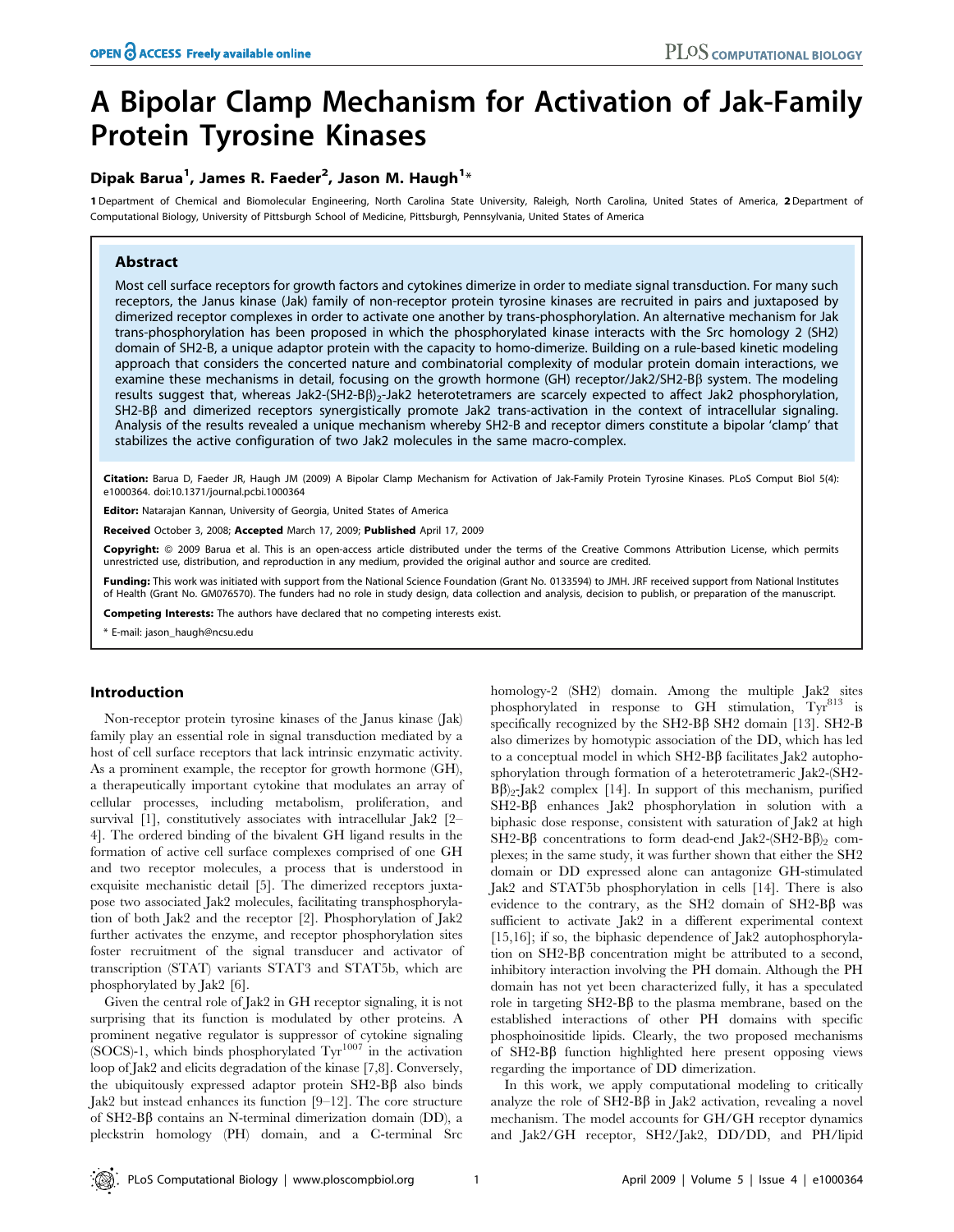## Author Summary

Janus kinases (Jaks) interact with and activate receptors on the cell surface that mediate changes in gene expression. How these interactions are promoted and regulated is of central interest in fields such as cellular endocrinology and immunology. Here, detailed computational models of Jak activation are offered at the level of protein modification states and interaction domains, wherein the specification of only a handful of binding/reaction rules can produce networks comprised of thousands of differential equations. Specifically, we investigated the role of an adaptor protein, SH2-B, revealing a novel mechanism whereby it cooperates with receptors to form a stable complex that juxtaposes two Jak molecules for efficient activation. We refer to this mode of molecular assembly as the bipolar clamp mechanism.

interactions in cells (Figure 1). As demonstrated in our previous domain-based models of Shp2 [17] and phosphoinositide 3-kinase regulatory subunit [18], this small number of interactions can produce thousands of distinct molecular species, and we manage this combinatorial complexity using the rule-based modeling approach [19]. Whereas our results challenge the notion that SH2- Bb dimerization is sufficient for significant Jak2 association in solution or in cytosol, they also show that  $SH2-B\beta$  can significantly enhance Jak2 activation stimulated by GH. Dimerized receptors on the one hand, and dimerized SH2-B on the other, are proposed to act as a bipolar clamp that promotes Jak2 transphosphorylation by holding two Jak2 molecules in the same complex (Figure 1, top right).

## Results

# Jak2-SH2-B $\beta$  heterotetramerization is an inefficient mechanism for promoting Jak2 autophosphorylation in vitro

Nishi et al. [14] purified Jak2 and SH2-B $\beta$  and showed that  $SH2-B\beta$  enhances Jak2 autophosphorylation in solution. They obtained results with 14 pM Jak2 and  $SH2-B\beta$  concentrations in the range of 0.01–100 nM, which were incubated along with excess ATP for 10 minutes at  $25^{\circ}$ C in a total volume of 150  $\mu$ L. The greatest change in Jak2 phosphorylation was seen as the SH2-  $B\beta$  concentration increased from 0.1 to 1 nM, and the effect of  $SH2-B\beta$  decreased at higher concentrations [14]. We recapitulated those conditions in our In Vitro Model (Methods), with the affinities of the SH2-B $\beta$  (SH2)/Jak2 and SH2-B $\beta$  dimerization (DD/DD) interactions varied systematically (Figure 2). The SH2 domain affinity, characterized by  $K_{D,75}$ , was assigned values in the range of 1–100 nM, which are at the low end of  $K<sub>D</sub>$  values (high affinity) measured for single SH2 domains [20,21]. Indeed, although the  $K_D$  of the interaction between full-length SH2-B $\beta$ and Jak2 is not known, the isolated SH2 domain binds to a Jak2 derived phospho-peptide with  $K_D = 80-550$  nM [22,23]. For DD dimerization, we considered an even wider range of  $K_{D,SS}$  values, from  $0.1$  nM to  $10 \mu$ M. Because there are no phosphatases present, the dephosphorylation reactions are turned off in the In Vitro Model, and as a best-case scenario, we assume that the SH2- B $\beta$  binding site of Jak2 (Tyr<sup>813</sup>, or Y1) is pre-phosphorylated. In this context, phosphorylation of the Jak2 activation site  $(Tyr^{1007})$ or Y2) is the readout of the model, which serves as a surrogate for the modification of multiple Jak2 autophosphorylation sites.

The results show that, if Jak2 autophosphorylation were to proceed by the proposed heterotetramer  $(\mathcal{F}\mathcal{S}_2\mathcal{F})$  formation



Figure 1. Molecular species and interactions considered in our models. Three models of increasing complexity were formulated and analyzed, as described under Methods. The In Vitro Model considers the enhancement of Jak2 (J) autophosphorylation by SH2-B $\beta$  (S) in solution and includes 11 species (dashed triangle). Two Jak2 phosphorylation sites are considered: Y1, which when phosphorylated (Y1 $\sim$ P) engages SH2-B $\beta$ , and Y2, which when phosphorylated (Y2~P) enhances the kinase activity. The model considers the best-case scenario where Y1 is constitutively (or rapidly) phosphorylated. The Simplified Cellular Model includes GH ligand (L) and GH receptor (R) and also considers Jak2 species with Y1 dephosphorylated in the cytosol (dashed square). In this model, Jak2 binds constitutively to receptors, but binding of two Jak2 molecules in the same complex is required for Jak2 autophosphorylation. Finally, the Extended Cellular Model additionally considers phosphoinositide (P) lipids, which mediate localization of  $SH2-B\beta$  to the plasma membrane. The complex shown in the upper right depicts the 'bipolar clamp' mechanism whereby  $SH2-B\beta$  stabilizes macrocomplexes containing two Jak2 molecules. doi:10.1371/journal.pcbi.1000364.g001

mechanism, the extent of phosphorylation is at most  $\sim 0.3\%$ , or  $< 0.01$  fmol, of Jak2 (Figure 2A–C). Analysis of the model indicates that the rate of phosphorylation is limited by the rate of exchange between phosphorylated and unphosphorylated Jak2 in the heterotetrameric complex, which is most affected by the rate of Jak2-SH2-  $B\beta$  association. The values of the association rate constants,  $k_{on,7S}$  and  $k_{on,SS}$  are fixed at 0.06 nM<sup>-1</sup> min<sup>-1</sup> (1  $\mu$ M<sup>-1</sup> s<sup>-1</sup>) in the model, and therefore similar levels of Jak2 phosphorylation are predicted over multiple decades of  $K_D$  ( $k_{off}$ ) values.

These results are difficult to reconcile with the experimental observations for the following reasons. First, to produce optimal phosphorylation at SH2-B $\beta$  concentrations of  $\sim$ 1–10 nM, extremely high-affinity interactions are required for both the SH2 domain and DD of SH2-B $\beta$  ( $K_D$  values  $\sim$ 1 nM). Second, the predicted amount of phosphorylated Jak2 is probably too low to be detected by immunoblotting. Even if it were 10-fold higher, as by assuming  $k_{on} = 10 \mu M^{-1} s^{-1}$  (quite high for protein-protein interactions), it is unclear whether or not it would be detectable.

The *in vitro* role of SH2-B $\beta$  dimerization is even more difficult to reconcile if we relax the assumption that the  $SH2-B\beta$  binding site (Y1) is pre-phosphorylated. Indeed, an alternative model was considered that includes SH2-Bb-independent Jak2 dimerization and phosphorylation of Y1 as a prerequisite for  $SH2-B\beta$  binding, and we found that very high concentrations of SH2-B $\beta$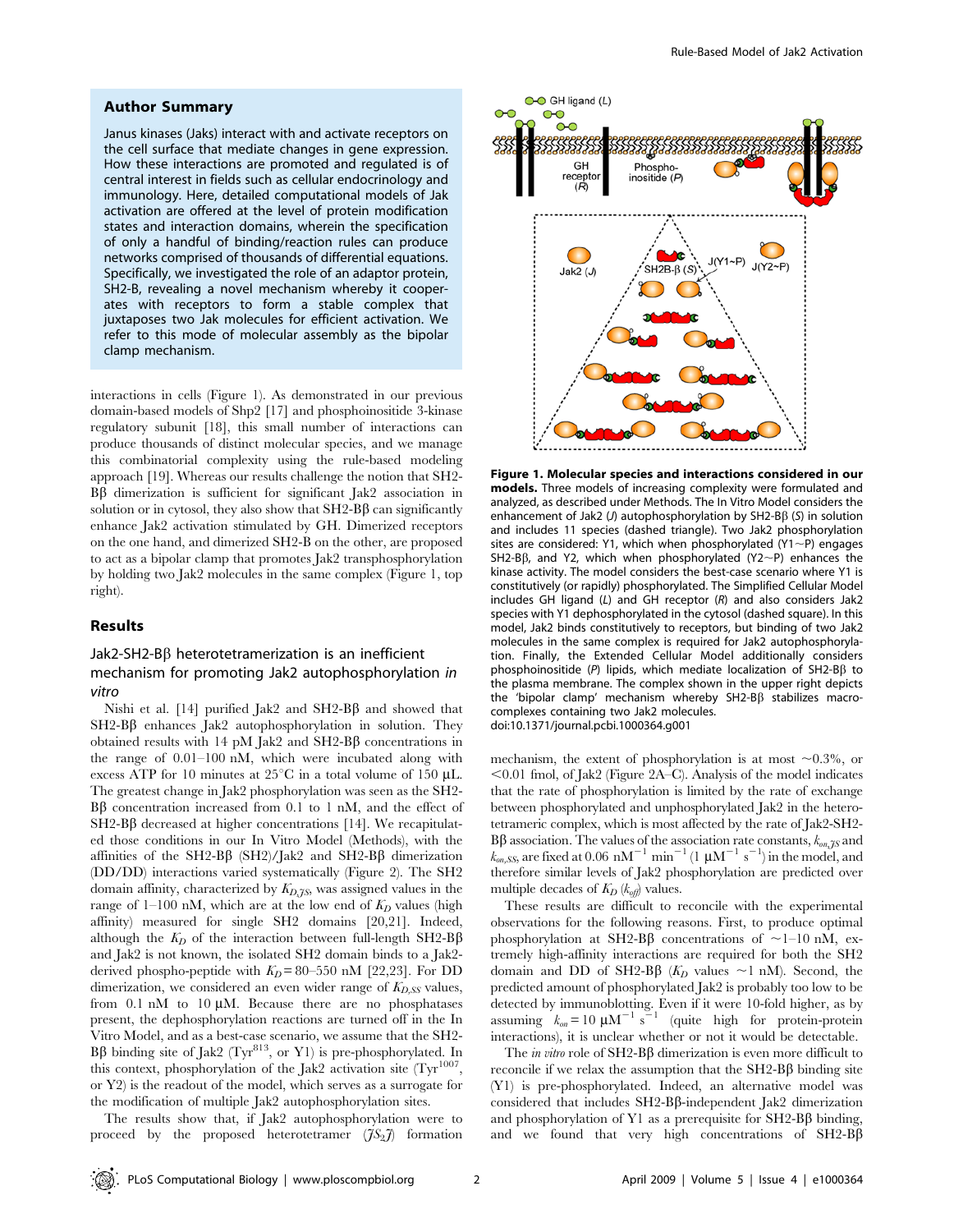

Figure 2. Critical analysis of the SH2-Bß-mediated Jak2 autophosphorylation mechanism in vitro. (A-C) Surface and contour plots of Jak2 autophosphorylation (Y2~P) for varying concentrations and dimerization K<sub>D</sub> values of SH2-BB, and with three different K<sub>D</sub> values of Jak2/SH2-BB binding: (A)  $K_{D,15}$  = 100 nM; (B)  $K_{D,15}$  = 10 nM; (C)  $K_{D,15}$  = 1 nM. See text for a description of the model assumptions, following [14]. (D) Surface and contour plot of heterotetramer ( $JS_2J$ ) concentration for  $K_{D,JS} = 1$  nM. doi:10.1371/journal.pcbi.1000364.g002

(*&*100 nM) are needed to enhance Jak2 phosphorylation, even when the binding affinities are arbitrarily high; even then, the magnitude of the enhancement is quite small (Figure S1, Supporting Information). In that model,  $SH2-B\beta$  must associate rapidly with Jak2 dimers that happen to have catalyzed the phosphorylation of Y1 on both Jak2 molecules, but not of the activating site, Y2; Y2 phosphorylation on either Jak2 molecule leads to rapid phosphorylation of available sites, in which case SH2-Bb binding has no bearing on the Jak2 phosphorylation status of that complex. With a total Jak2 concentration of 14 pM, the overall concentration of monomeric Jak2 with Y1 phosphorylated never achieves an appreciable concentration for dimerization of Jak2/SH2-B $\beta$  complexes in solution.

Based on this analysis, the formation of  $\tilde{j}S_2\tilde{j}$  heterotetramers cannot adequately explain how  $SH2-B\beta$  apparently enhances Jak2 phosphorylation in this assay. The aforementioned alternative mechanism, whereby  $SH2-B\beta$  binding stabilizes Jak2 in a more active conformation [16], is more plausible in the context of Jak2 autophosphorylation in solution. In the rest of this paper, we focus on the more pertinent question of how  $SH2-B\beta$  dimerization might enhance Jak2 phosphorylation in cells.

# $SH2-B\beta$  dimerization significantly enhances Jak2 autophosphorylation in the cellular context by coordinating Jak2/GH receptor binding: The bipolar clamp mechanism

Whereas it seems unlikely that SH2-Bß-mediated heterotetramers could form to a significant extent in solution to explain the activation of Jak2 in vitro, Jak2 kinase activity is normally associated with cytokine receptor signaling at the plasma membrane in vivo. Using our Simplified Cellular Model (Methods), we quantified activated (receptor-bound and Y2-phosphorylated) Jak2 stimulated by varying doses of GH at steady state, relative to the number of cell-surface GH receptors in the absence of GH (Figure 3); as explained previously [24], maximal GH receptor activation is accompanied by significant downregulation from the surface, so a relative value of  $\sim 0.05$  by this measure is the maximum. The Simplified Cellular Model does not allow for membrane localization of SH2-Bb through its PH domain.

In the absence of SH2-B $\beta$ , or (equivalently) with SH2-B $\beta$ lacking the DD, the Jak2/receptor binding may be estimated in a straightforward manner. For the parameter values assumed, with total Jak2 expression in excess over receptors and equal to the  $K_D$ of Jak2/receptor binding, roughly half of the dimerized receptors are bound with Jak2, and so roughly 1/4 of the receptor dimers have two Jak2 molecules bound and phosphorylated at steady state (Figure 3A). It is noted that, for the parameter values assumed, the two Jak2 molecules remain almost fully phosphorylated on Y1 and Y2 while in the same receptor complex; therefore, allowing SH2-  $B\beta$  binding to further enhance Jak2 catalytic activity [16] is of little consequence in this context (Figure S2A, Supporting Information). By comparison, the presence of dimerization-competent  $SH2-B\beta$ (with the reasonable assumption that  $S_{Tot} = \mathcal{J}_{Tot} = K_{D,5S} = K_{D,SS}$ ) increases by  $\sim$  3-fold the number of receptor dimers with two Jak2 bound (Figure 3A) and, accordingly, the number of Jak2 molecules with Y2 phosphorylated (Figure 3B). Analysis of the model shows that it does so by forming stable, seven-member ''macrocomplexes'' containing GH, two receptor, two Jak2, and two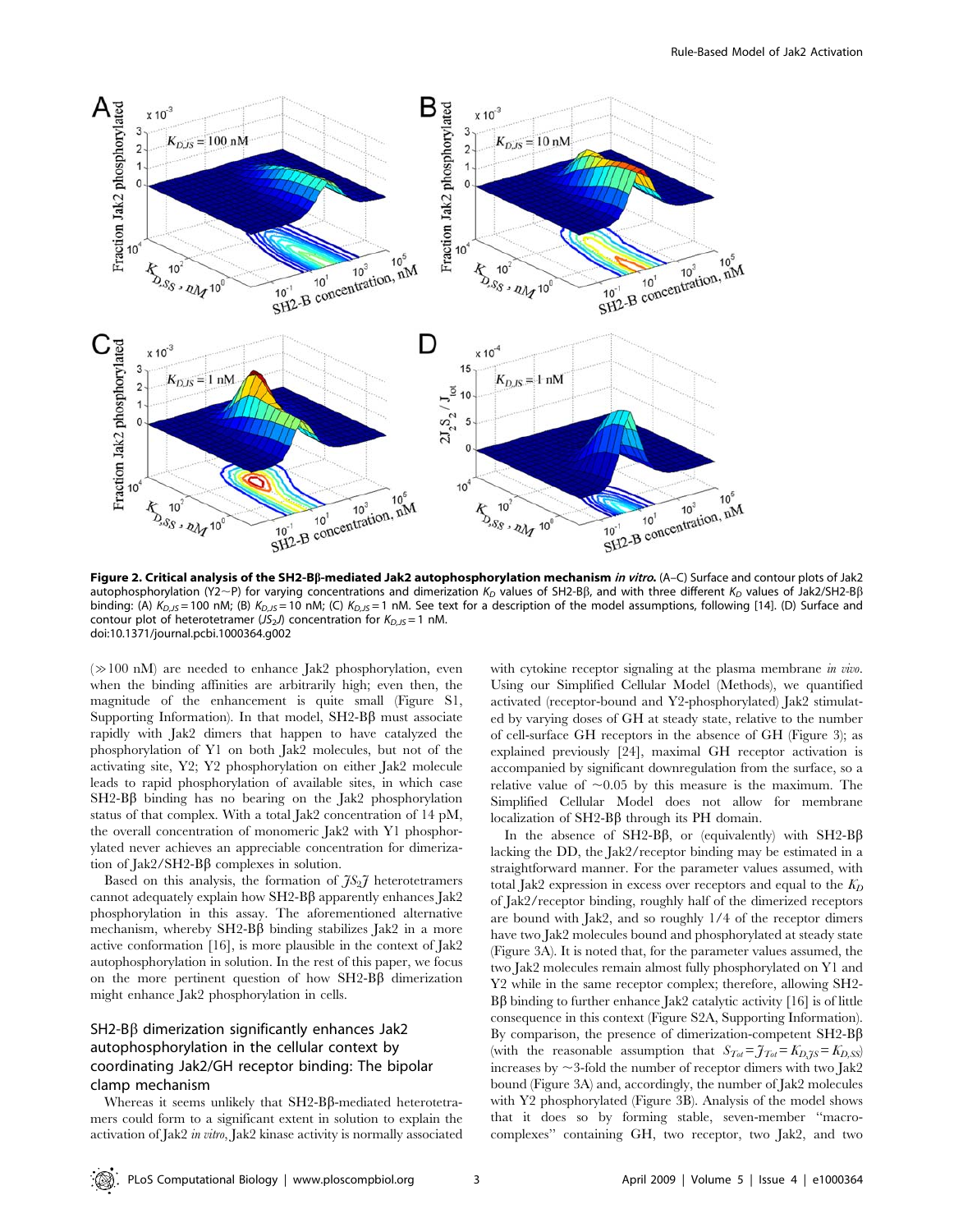

Figure 3. SH2-Bß significantly enhances GH receptor-mediated Jak2 autophosphorylation in vivo. Steady-state calculations were performed using the Simplified Cellular Model, with equal Jak2 and SH2-B $\beta$  concentrations and  $K_D$  values  $U_{Tot} = S_{Tot} = K_{D,S} = 100$  nM). In the SH2-B null case,  $S_{Tot} = 0$ , and in the DD-mutated SH2-B case,  $K_{D,SS} =$  infinity; these two cases are functionally equivalent (and therefore the curves lie on top of one another). (A) SH2-Bβ does not affect GH dose-dependent receptor-dimerization (all of the filled symbols in panel A lie approximately on top of one another) but mediates ~3-fold improvement in pair-wise recruitment of Jak2 to receptors (the number of Jak2 molecules engaged in receptor-Jak2 complexes containing two Jak2). (B) Accordingly, SH2-Bb enhances Jak2 autophosphorylation (site Y2) by roughly 3-fold. doi:10.1371/journal.pcbi.1000364.g003

dimerized  $SH2-B\beta$  molecules, as depicted in Figure 1. Thus, dimerized receptors serve as a template for Jak2 recruitment, and, once Jak2 has been autophosphorylated, the SH2-Bb dimer clamps the active Jak2 molecules in place.

To further characterize this hypothetical mechanism, the intracellular concentration and dimerization affinity of SH2-Bb were varied for a constant GH concentration of 10 nM (Figure 4). Although a broad range of  $SH2-B\beta$  concentrations was tested in order to evaluate the full spectrum of behaviors, it is noted that the endogenous  $SH2-B\beta$  expression level is not expected to be above the nanomolar range. Given a constant  $\text{Jak2/SH2-B}\beta$  affinity  $(K<sub>D.75</sub>= 100$  nM), the SH2-B $\beta$  concentration should be of a similar magnitude or somewhat higher for near maximal enhancement of  $\text{Jak2}$  phosphorylation; extremely high SH2-B $\beta$  concentrations, similar in magnitude to  $\chi_r$  (100  $\mu$ M; see Methods) are needed to antagonize the formation of the stable macro-complex, leading instead to formation of less stable, nine-member  $S_2 \tilde{\jmath} (RLR) \tilde{\jmath} S_2$ complexes (Figure 4A). Analysis of the GH receptor/Jak2 complexes formed reveals that, as expected,  $SH2-B\beta$  stabilizes complexes with two Jak2 molecules while increasing the total Jak2

recruitment only modestly (Figure 4B). In the absence of SH2-Bb, approximately half of all GH receptors are Jak2-bound, and this constitutive binding accounts for a significant fraction of the total at all SH2-B $\beta$  concentrations.

# Membrane localization of SH2-B<sub>B</sub> via its PH domain broadens Jak2 activation potency, but SH2-Bb dimerization is still essential

We next considered the role of the SH2-BB PH domain, which is thought to mediate binding with phosphoinositides and thus plasma membrane localization [25], in our Extended Cellular Model (Figure 5). Based on physical principles, membrane localization increases the rate of association between complexes containing receptor or/and phosphoinositide molecules by roughly two orders of magnitude, enhancing the binding of  $SH2-B\beta$  with receptor-bound Jak2 (Methods). In fact, we find that the addition of the PH domain interaction broadens the efficacy of SH<sub>2</sub>-Bβ-mediated Jak<sub>2</sub> activation down to low nanomolar SH<sub>2</sub>- $B\beta$  concentrations, well below the assumed  $K_D$  of the Jak2/SH2- $B\beta$  interaction in solution (Figure 5A). As in the Simplified Cellular



Figure 4. SH2-Bb dimerization coordinates the formation of macro-complexes containing two Jak2 molecules bound to GHdimerized receptors. Steady-state calculations were performed using the Simplified Cellular Model and the same parameter values as in Figure 3, except with 10 nM GH stimulation and varying SH2-B $\beta$  concentration. (A) Receptor-bound, phosphorylated Jak2 (Y2~P), for various values of the SH2-B $\beta$  dimerization affinity. The extreme cases of  $K_{D,SS}$  equal to zero and infinity correspond to irreversible and no dimerization, respectively; intermediate K<sub>D,SS</sub> values are 10 nM, 100 nM, 1 µM, and 10 µM. (B) Analysis of receptor/Jak2 complexes, with K<sub>D,SS</sub> = 100 nM. SH2-Bß dimerization coordinates the binding of two Jak2 molecules to dimerized receptors, while affecting overall receptor/Jak2 binding only modestly. Complexes containing more than two Jak2 molecules (e.g.,  $J(RLR)JS<sub>2</sub>J$ ) are rare. doi:10.1371/journal.pcbi.1000364.g004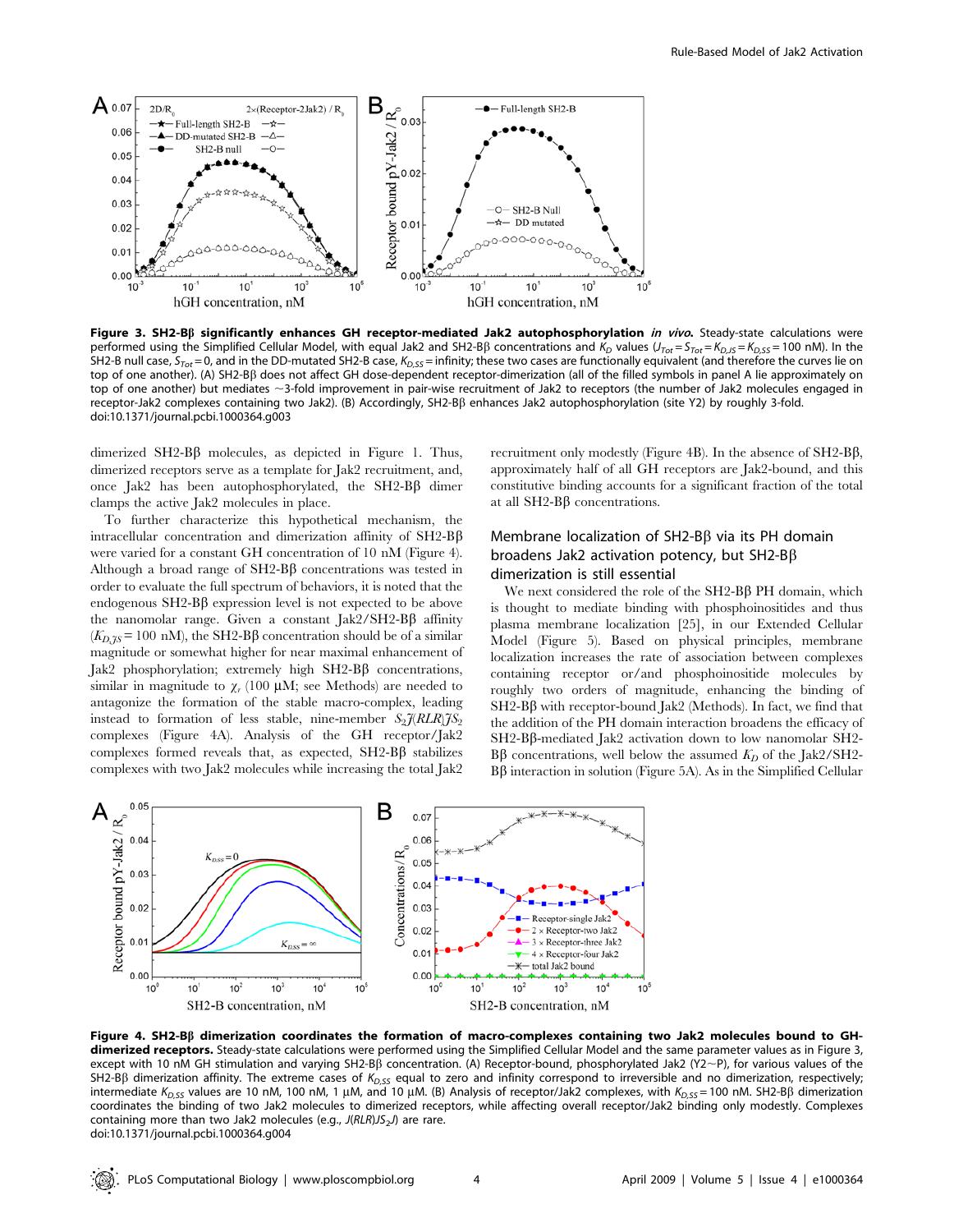

Figure 5. Membrane localization and dimerization of SH2-Bb synergize to enhance the potency of its Jak2 activation-promoting function. Steady-state calculations were performed using the Extended Cellular Model and the same parameter values as in Figure 4B. The total concentration of phosphoinositide, on a whole-cell basis, is either 0, 100 nM, or 1  $\mu$ M as indicated, and its recruitment of SH2-B $\beta$  PH domain is characterized by K<sub>D,SP</sub> = 100 nM. Two scenarios are considered: full-length SH2-B $\beta$  (A and B) and SH2-B $\beta$  with the dimerization domain absent (C and D). The calculated quantities are receptor-bound, phosphorylated Jak2 (Y2~P; A and C) and total receptor-bound Jak2 (B and D). doi:10.1371/journal.pcbi.1000364.g005

Model, this enhancement is not accompanied by dramatic gains in overall Jak2/receptor binding (Figure 5B). Membrane localization of SH2-Bb facilitates binding to receptor-bound Jak2 and SH2-Bb dimerization, and therefore it stabilizes signaling-competent macro-complexes at the expense of other receptor/Jak2 complexes.

To probe this mechanism further, we repeated the analysis with the DD of SH2-Bb removed. Intuitively, one might expect that membrane localization of SH2-B<sub>B</sub> would drive significantly more Jak2 into complex with receptors; however, this was not the case with the DD present (Figure 5B), and accordingly, Jak2 autophosphorylation was not dramatically enhanced by  $SH2-B\beta$  with the DD absent, even with arbitrarily high  $SH2-B\beta$  and phosphoinositide concentrations (Figure 5C and 5D). Variation of the other parameters, such as the Jak2 concentration and binding affinities, did not qualitatively affect the outcome (results not shown).

Why is  $SH2-B\beta$  dimerization predicted to be so important in the cellular context? A key insight is that Jak2 must be phosphorylated on Y1, by associating with dimerized receptors, before it can bind membrane-localized SH2-Bß. Phosphorylated  $Jak2$  might even associate with  $SH2-B\beta$  quite readily, but the lifetime of the receptor/Jak2 interaction is not affected as a result. The association of  $\tilde{\jmath}$ SP complexes with free receptors is modest because this pool of Jak2 is small; once formed, the  $\tilde{\jmath}$ SP complex is more likely to dissociate via one of its two linkages than to associate with a free receptor site, and when it does bind free receptors, it does not discriminate between dimerized and inactive receptor molecules. By comparison,  $SH2-B\beta$  dimerization specifically stabilizes Jak2 interactions with dimerized receptors; this is the essence of the bipolar clamp mechanism.

# Predictions regarding the potency of  $SH2-B\beta$  mutants as dominant-negative inhibitors of GH receptor signaling

To further evaluate the roles of the functional  $SH2-B\beta$  domains, we assessed the ability of different domain mutants to antagonize the function of wild-type  $SH2-B\beta$  in cells, i.e., to act as a dominant negative (Figure 6). The Extended Cellular Model was used with the addition of the mutant SH2-Bb species. The SH2 domain alone competes with wild-type for Jak2 binding and is an effective inhibitor at concentrations of at least  $1 \mu M$  (for nanomolar concentrations of endogenous SH2-B $\beta$ , as expected), which is 10fold higher than the assumed value of  $K_{D,7S}$  (Figure 6A). Inhibition by the DD alone is through dimerization with wild-type SH2-B $\beta$ and is somewhat less effective (Figure 6B), which might be attributed to the partial neutralization of the DD through homodimerization. The addition of the PH domain to either the SH2 domain (functionally equivalent to the DD-mutated SH2-B analyzed in Figure 5C and 5D) or the DD results in membrane localization of the mutant SH2-Bb and, accordingly, more potent disruption of receptor/Jak2/SH2-Bβ macro-complexes when it is expressed in excess compared with wild-type  $SH2-B\beta$ ; comparing PH-SH2 and DD-PH, the former construct shows the more robust inhibition of  $SH2-B\beta$  function (Figure 6C and 6D). The predicted efficacies of these two dominant-negatives reflect the gamut of effects, both strong and subtle, discussed previously: 1) the effect of SH2-B<sub>B</sub> concentration, relative to its Jak2-binding affinity, on macro-complex formation; 2) antagonism of macro-complex formation at extreme  $SH2-B\beta$  concentrations, exceeding the value of  $\chi$ <sub>i</sub> and 3) the ability of phosphoinositides to enhance the effective concentration of SH2-Bβ, which facilitates macro-complex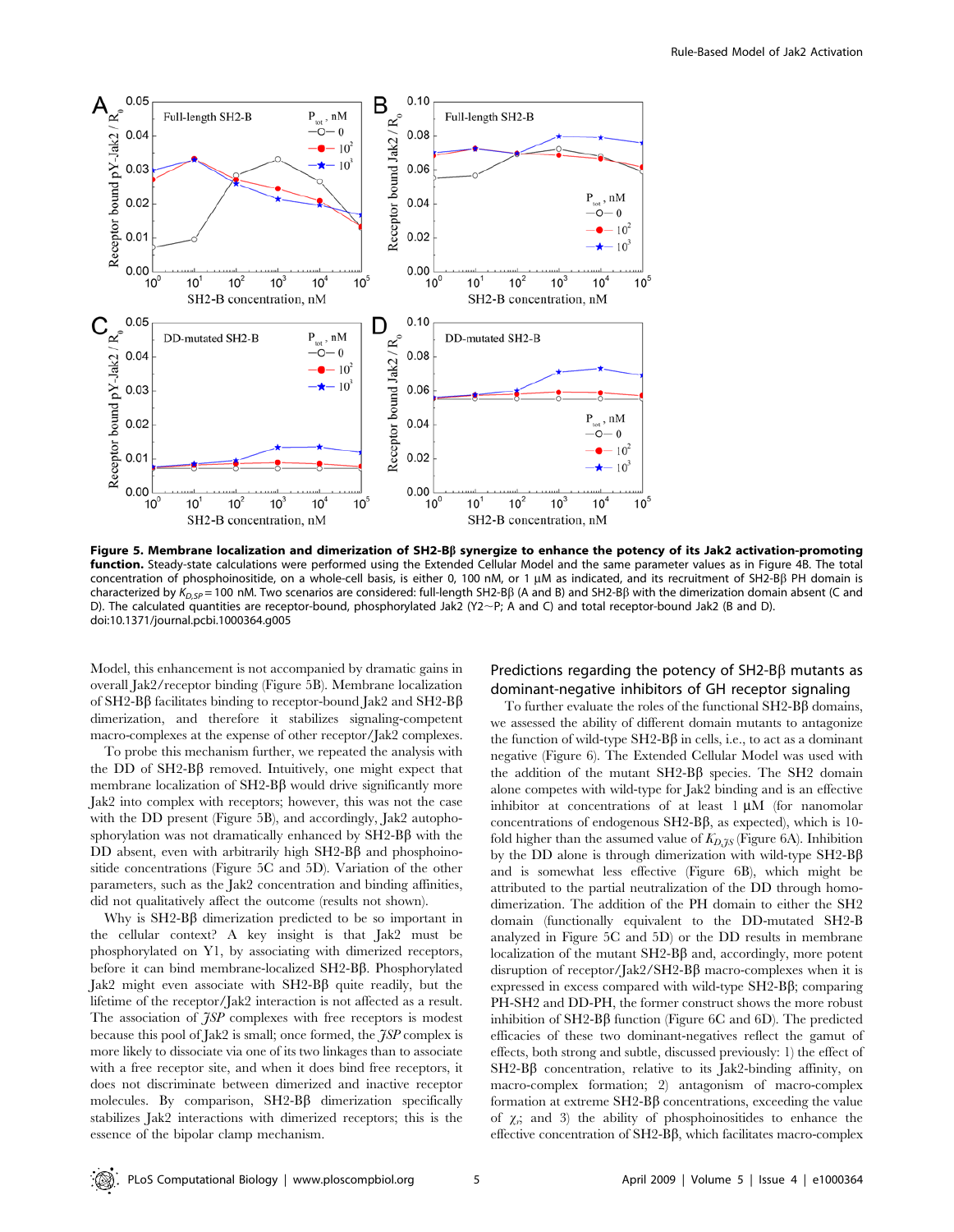

Figure 6. Potencies of SH2B-B domain mutants as dominant negatives antagonizing wild-type SH2-BB function. Jak2 phosphorylation was calculated using the Extended Cellular Model as in Figure 5A, with the same parameter values and  $P_{Tot} = 1 \mu M$ . To this model, we added one of the following SH2-BB constructs: SH2 only (A), DD only (B), PH-SH2 (C), and DD-PH (D). As indicated, the value of the overall inhibitor concentration was either 0 (no inhibition; same as Figure 5A), 100 nM, 1  $\mu$ M, or 10  $\mu$ M. doi:10.1371/journal.pcbi.1000364.g006

formation at low  $SH2-B\beta$  concentrations and also a modest degree of  $Jak2-receptor$  association at high  $SH2-B\beta$  concentrations that is independent of  $SH2-B\beta$  dimerization.

## Discussion

This is the third system we have studied using the rule-based modeling approach to specifically address the concerted binding of multiple, modular domains in signaling proteins. This aspect of signal transduction is a recognized source of complexity in the signal transduction field [26,27], yet it is commonly side-stepped in the formulation of mathematical models of signaling pathways. At the level of pathways and networks, we recognize and espouse that the finer molecular details, while important to consider, must be simplified (or "lumped", in the mathematical sense). The rulebased approach addresses the problem of combinatorial complexity [28], its main strength being that it allows the modeler to invoke more mechanistic or biologically plausible assumptions [29]; however, it cannot ease the burden associated with specifying a large number of model parameters, which becomes increasingly problematic at the pathway/network level. For this reason, we apply rule-based modeling to subsystems that involve only a handful of interactions yet give rise to combinations of complexes that could not readily be enumerated in the classical way. Indeed, in this work, models with as many as 3,821 differential equations were generated. Despite their large size and complex structure, these models were generated with a small number of generating equations (''rules'') and are governed by only a handful of parameters.

We analyzed the receptor-mediated activation of Jak2 and the role of the adaptor protein SH2-Bb, which contains three modular

domains (DD, PH, and SH2), and demonstrated how modeling can be used to evaluate the integration of domain functions as they affect receptor-mediated signaling in cells. In particular, we sought to clarify the role of  $SH2-B\beta$  dimerization. Protein homodimerization, or dimerization of structurally homologous proteins, is a ubiquitous process in molecular biology and permeates signal transduction from the receptor level (e.g., cytokine receptors, receptor tyrosine kinases) to the activation of transcription factors (e.g., STATs, Smads). Ligand-induced dimerization of the GH receptor is necessary but not sufficient for intracellular signaling, requiring also the juxtaposition of two Jak2 molecules; this theme is common to (and our conclusions are predicted to be applicable to) signaling mediated by dimers of the closely-related erythropoietin receptor [30]. Dimerization of SH2-B isoforms, and of the closely related APS proteins, is unique because they are considered adaptors or modulators of, not executors of, intracellular signaling.

Our results suggest that dimerization of SH2-B goes hand in hand with the binding of Jak2 to dimerized receptors, which template the assembly of the  $fS_2\tilde{f}$  heterotetrameric unit. Thus, dimerized receptors and SH2-B $\beta$  together coordinate the recruitment of two Jak2 molecules. At least in the context of our models, it is incorrect to characterize  $SH2-B\beta$  dimerization as a means of bringing two Jak2 molecules together, as might be inferred by the ability of the adaptor to enhance Jak2 autophosphorylation in solution; rather, we suggest that it acts as a clamp that stabilizes existing  $\tilde{\jmath}(RLR)\tilde{\jmath}$  complexes. This is because Jak2 must already be autophosphorylated, at least on  $Ty^{813}$ , for SH2- $B\beta$  to bind. Accordingly, enhancing the association rates of the  $RJ/S$  or  $R/JS$  linkages, as by membrane localization of  $SH2-B\beta$ , is insufficient for significant enhancement of Jak2 phosphorylation if SH<sub>2</sub>-Bβ cannot dimerize.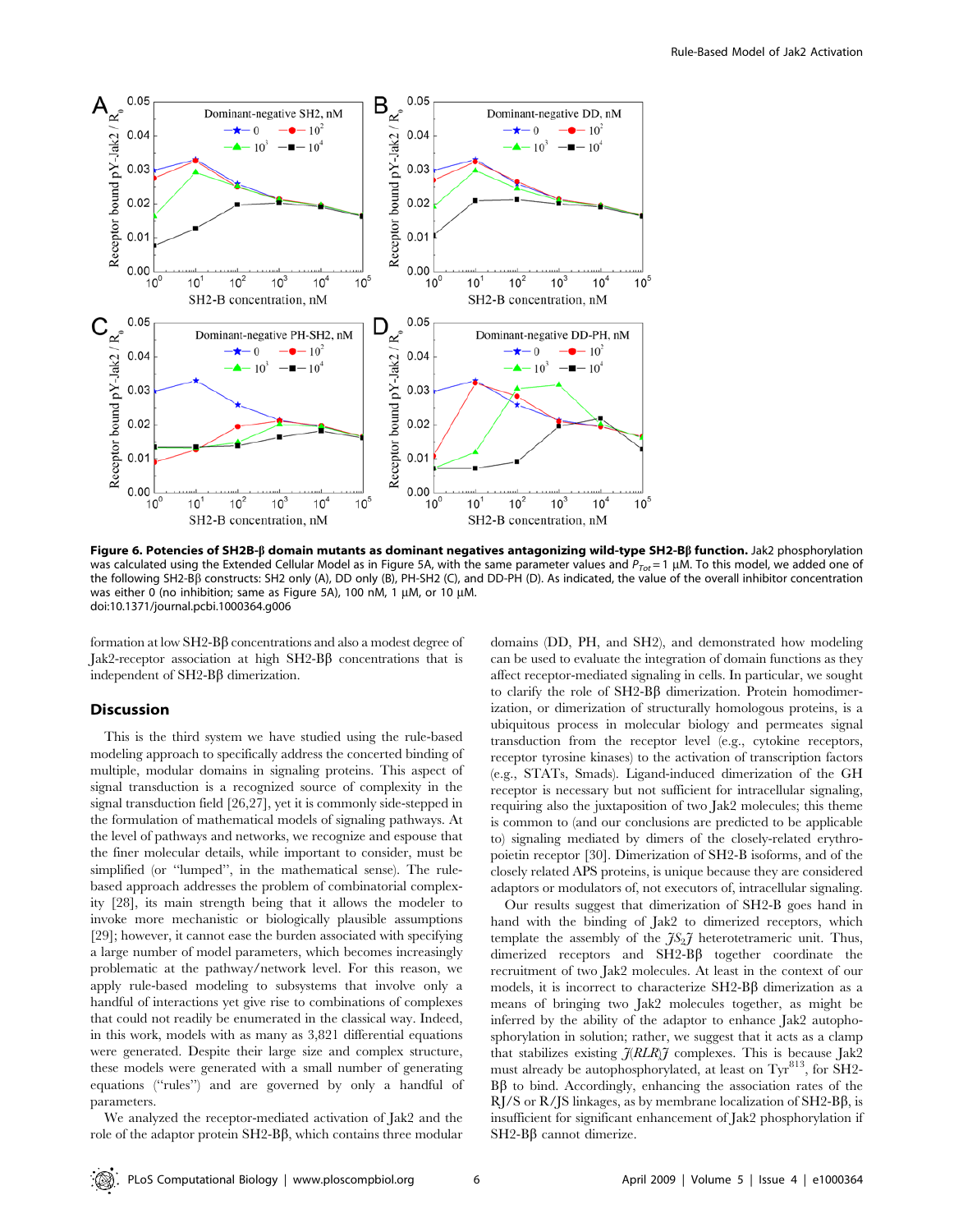This work puts forward a number of testable predictions. One concerns the mechanism by which  $SH2-B\beta$  dimerization affects Jak2 autophosphorylation, as outlined above. We anticipate that testing the bipolar clamp mechanism concept would be a challenge, because for any mechanism involving SH2-Bb, enhancement of GH-stimulated Jak2 phosphorylation hinges upon Jak2 binding to GH receptors and its subsequent phosphorylation on Tyr813. In principle, however, one could express the following Jak2 mutants in cells, in parallel experiments: 1) a phosphorylation-mimicked (Y813D) Jak2 mutant, 2) a phosphorylationdeficient (Y813F) Jak2 mutant, and 3) a variant of mutant 1 that cannot interact with GH receptor. If over-expressed at a level that is sufficient to saturate constitutive binding to GH receptors, where applicable, then cells expressing mutant 1 or mutant 2 (or wildtype Jak2) would be expected to show similar levels of GHstimulated autophosphorylation, greater than those expressing mutant 3, because the stabilizing effect of  $SH2-B\beta$  would be superfluous. In contrast, if mutant 1 and mutant 2 were coexpressed in cells at similar levels,  $SH2-B\beta$  should stabilize mutant 1 (or wild-type Jak2) relative to mutant 2, which would be reflected by their differential autophosphorylation.

Other predictions consider the potential role of the SH2-B $\beta$  PH domain (or whichever structural motif is responsible for the observed membrane localization). In a cellular context where endogenous SH2-Bb expression is lacking or repressed, comparison of wild-type SH2-B $\beta$  and a mutant defective in lipid binding might only show moderate differences, and in fact the mutant might outperform the wild-type adaptor if the adaptor concentration is in the high nanomolar range (as is often the case for expression plasmids; Figure 5). The model results suggest that the role of membrane localization is to broaden the efficacy of SH2-  $B\beta$  to low or sub-nanomolar concentrations of the adaptor. But by the same token, we show that membrane localization of  $SH2-B\beta$ should enhance the inhibitory properties of constructs that lack either the SH2 domain or the DD, and thus the importance of the membrane localization effect might be more effectively interrogated through such inhibition experiments. To put these predictions in the proper context, it will be important to identify the sequence(s) of  $SH2B-\beta$  responsible for its apparent membrane localization, whether in the PH domain or elsewhere in the molecule.

Besides the bipolar clamp mechanism explored here, it has also been postulated that  $SH2-B\beta$  binding is sufficient for enhancing Jak2 catalytic efficiency [16], and this alternative mechanism might account for the apparent ability of  $SH2-B\beta$  to enhance Jak2 autophosphorylation in solution and in unstimulated cells (with Jak2 overexpressed) [14]. This alternative mechanism might also complement the bipolar clamp function of  $SH2-B\beta$ , but only in cells where Jak2 in  $\tilde{\jmath}(RLR)\tilde{\jmath}$  complexes (without SH2-B $\beta$  bound) tends to be dephosphorylated, at least on certain sites (it is important to bear in mind that  $Tyr^{813}$  must be autophosphorylated in order for  $SH2-B\beta$  to bind; see Figure S2B, Supporting Information). Likewise, there are intracellular conditions in which the clamping function would have no apparent effect; as implied above, saturation of constitutive Jak2-receptor binding renders the mechanism unnecessary. As we have found for other proteins with multiple binding domains, there is a clear indication that the function of SH2-Bb, and even the dominant mechanism by which it functions, is context-dependent.

Finally, we speculate that the bipolar clamp mechanism studied here for the Jak2/SH2-B system will be applicable to analogous signal transduction processes. A striking example is that of 14-3-3 proteins [31]. Like proteins of the SH2-B/APS family, 14-3-3 proteins lack catalytic function, they homo- and hetero-dimerize,

and they simultaneously engage certain phosphorylated proteins (on phospho-serine/-threonine rather than phospho-tyrosine). Indeed, 14-3-3 proteins are thought to promote the formation of complexes containing two isoforms of Raf [32], serine/threonine kinases that function in the most prominently studied of the mitogen-activated protein kinase cascades. This provides a clue that functionally similar mechanisms might be at play at multiple points of signal transmission from the cell surface to the nucleus.

## Methods

## Base model of GH/GH receptor dynamics

Where applicable, we build upon a previous model of GH/GH receptor interactions and trafficking [24] and use the same parameter values for wild-type human GH. Briefly, the GH ligand concentration [L] is fixed and is an input variable to the model, and unbound GH receptors  $(R)$  are present at a level of  $2\times10^{3}$ molecules/cell initially. Receptor expression is determined by the ratio of the synthesis rate  $[V_s=10 \ (\#/cell)/min]$  and basal turnover rate constant  $(k_t = 0.005 \text{ min}^{-1})$ . Ligand-receptor complexes (C) form with site 1 forward rate constant  $k_{f1} = 0.1 \text{ nM}^{-1} \text{ min}^{-1}$  and reverse rate constant  $k_{r1} = 0.15 \text{ min}^{-1}$ and are subject to basal turnover. Receptor dimers  $(D)$ , which are competent for signaling, form from  $C$  and  $R$  with site 2 forward rate constant  $k_{x2} = 2.42 \times 10^{-3}$  (#/cell)<sup>-1</sup>min<sup>-1</sup> and reverse rate constant  $k_{-x2} = 0.016$  min<sup>-1</sup>, and they can also dissociate via the site 1 linkage with rate constant  $1.5 \times 10^{-3}$  min<sup>-1</sup> (as noted previously, setting this rate equal to zero does not affect the results for wild-type human GH), leaving the ligand to dissociate rapidly via the unstable site 2 linkage. Dimers are endocytosed and degraded at an enhanced rate, with rate constant  $k_e = 0.1$  min<sup>-1</sup> . Secondary effects of Jak2 and SH2-B $\beta$  interactions on GH/GH receptor dynamics are discussed below.

#### Intracellular interactions: General considerations

Our models are based on mass-action kinetics, with bimolecular (association of two species) and unimolecular (dissociation or change in state of a complex) transitions. Definitions and ranges of values for the model parameters are given in Table S1 (Supporting Information). For all bimolecular interactions where one or both of the species is in the cytosol, the association rate constant  $k_{on}$  was assigned a typical value of 0.06  $nM^{-1}$  min<sup>-1</sup> (or 1.0  $\mu$ M<sup>-1</sup> s<sup>-1</sup>) [33], and the dissociation rate constant  $k_{\text{eff}}$  is calculated from  $k_{off}= k_{on} K_D$ , where  $K_D$  is the specified equilibrium dissociation constant. The total intracellular concentrations of Jak2, SH2-B $\beta$ , and phosphoinositide  $(\mathcal{J}_{Tot}, S_{Tot}, \text{and } P_{Tot}, \text{respectively})$  are conserved and are specified alternatively in units of molar concentration or molecules/cell; these units are interconverted by assuming a volume of 0.52 pL, equivalent to that of a sphere with  $5 \mu m$  radius.

#### Jak2 phosphorylation

Jak2 binds receptors, regardless of their ligand-bound status and the phosphorylation status of Jak2, with a  $K_D$  defined as  $K_{D,R}$ . The model considers phosphorylation of two Jak2 tyrosine sites, Y1 and Y2, corresponding to Tyr $^{813}$  and Tyr $^{1007}$ , which are responsible for  $SH2-B\beta$  association and stimulated activation of Jak2 kinase activity, respectively. Consistent with the current understanding of GH receptor activation, Jak2 can be phosphorylated on Y1 and Y2 only when two Jak2 molecules are associated with the same complex (receptor or/and  $SH2-B\beta$  mediated). Once Y2 is phosphorylated, the catalytic efficiency of that Jak2 molecule increases substantially. Accordingly, we model Jak2 phosphorylation as a pseudo-first order process, and once Y2 of the Jak2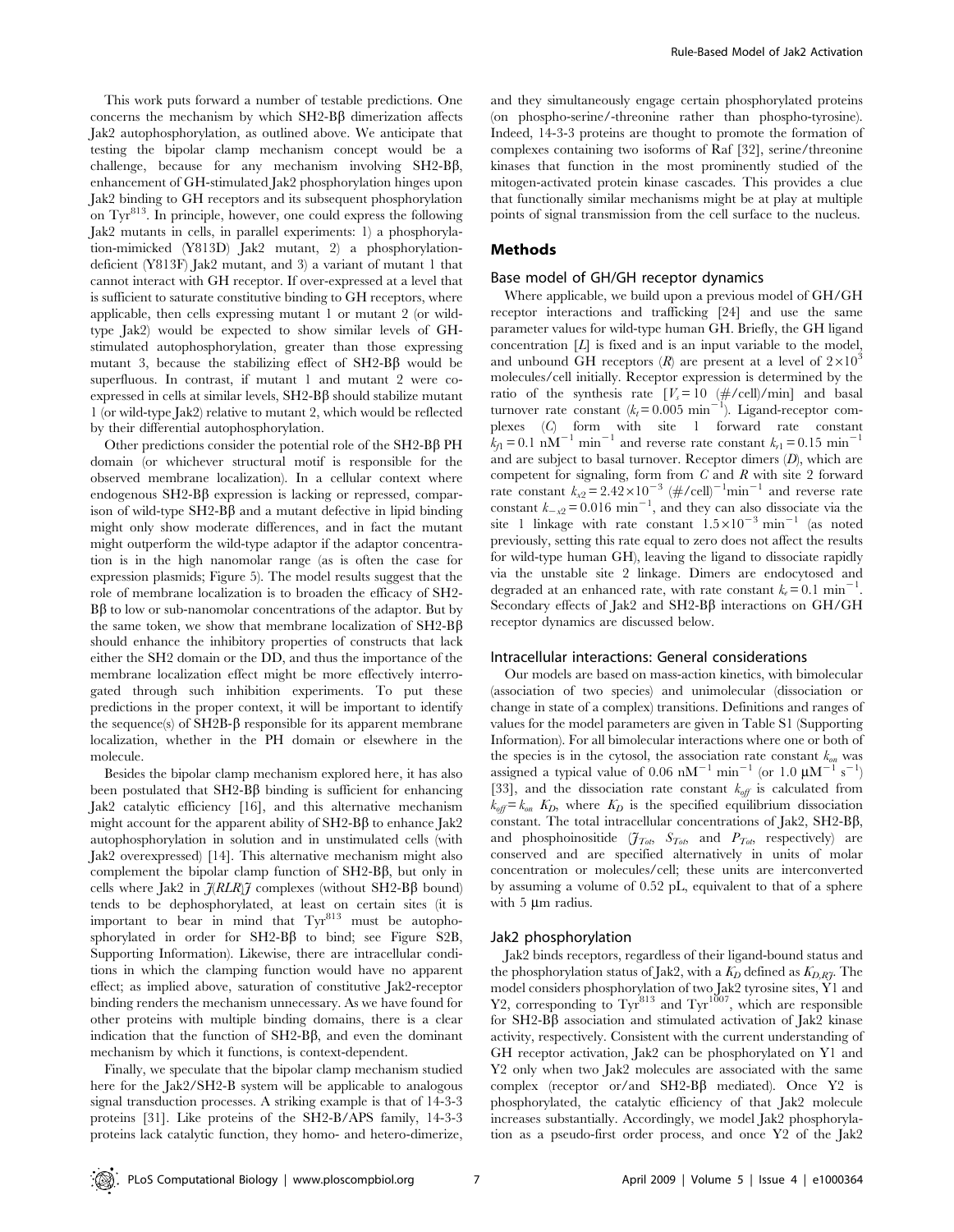molecule acting as the enzyme is phosphorylated, its phosphorylation rate constant towards both Y1 and Y2 of the other Jak2 molecule increases from 6 min<sup>-1</sup> (0.1 s<sup>-1</sup>) to 60 min<sup>-1</sup> (1 s<sup>-1</sup>). Jak2 dephosphorylation is also modeled as a pseudo-first order process, with a rate constant of  $6 \text{ min}^{-1}$  for both Y1 and Y2; phosphorylated Y1 that is bound to  $SH2-B\beta$  is protected from dephosphorylation.

#### Interactions involving SH2-Bb

SH2-B $\beta$  participates in as many as three interactions, with  $K_D$ values defined as follows: its SH2 domain binds to Jak2 molecules with Y1 phosphorylated  $(K_{D,7S})$ , its DD dimerizes  $(K_{D,SS})$ , and its PH domain binds phosphoinositides  $(K_{D,SP})$ .

The introduction of SH2-B<sub>B</sub> in the system gives rise to interactions in the plane of the membrane or within a multimolecular complex, and these occur at accelerated rates in the forward direction as compared to the situation where one or both of the interacting species is in the cytosol. Dissociation of such a linkage is assumed to occur with the same rate constant as when one or both of the dissociating components is/are released into the cytosol.

Interactions between two membrane-associated species arise as a consequence of  $SH2-B\beta$  binding to phosphoinositide lipids (PS) or to receptor-bound Jak2  $(R7S,$  with or without ligand), which can subsequently form complexes such as  $PS_2P$ ,  $R\tilde{T}SP$ ,  $R\tilde{T}S_2\tilde{T}R$ , etc. To simplify the model in a manner that satisfies detailed balance, interactions in the membrane are assigned a forward rate constant that is calculated as  $\chi_{m}k_{on}$ , with  $k_{on}= 0.06 \text{ nM}^{-1} \text{ min}^{-1}= 1.91\times10^{-4}$  $(\#/\text{cell})^{-1}$ min<sup>-1</sup> and  $\chi_m$  defined as a common, dimensionless enhancement factor; as considered in previous signal transduction models [34,35], its value is based on a confinement layer (reduced volume) with 10 nm thickness at the membrane, yielding  $\chi_m = [(5 \text{ }\mu\text{m})/3(10 \text{ }\text{nm})](10^3 \text{ }\text{nm}/\text{ }\mu\text{m}) = 167$ . The corresponding dissociation rate constant is assumed to be the same as for release of one or both species to the cytoplasm; this assumption could be relaxed if diffusion limitations were to be considered.

Interactions within a complex (ring closure) include the association of two  $SH2-B\beta$  molecules with dangling DDs, as in the species  $S\mathcal{H} (RLR)\mathcal{H} S$ , or association of SH2-B $\beta$  and Jak2 in the  $\mathcal{J}(RLR)\mathcal{J}S_2$  complex, for example. Ring closure is a unimolecular transition with forward rate constant calculated as  $\chi_r k_{on}$ , where  $\chi_r$  is the effective concentration of an unbound site within the complex, assumed to be the same for all such interactions (the notation is from [35], referring to interactions within a receptor complex). A conservative value of  $\chi_r = 100 \mu M$  was used (see [18] for a detailed discussion). Ring closure also affects GH binding, because of the ability of the  $fS_2\tilde{f}$  heterotetramer to dimerize receptors without ligand present. Thus, the model accounts for closure of species such as  $LR\tilde{f}S_2\tilde{f}R$  via the GH (site 2)/GH receptor linkage; because GH-induced receptor dimerization normally occurs in the plane of the membrane, the association rate constant for this ring closure transition is calculated as  $(\chi_r/\chi_m)k_{x2}$ .

To avoid the formation of potentially infinite chains at the membrane, which would occur if GH/GH receptor dimers were clustered via  $75.7$  linkages (which would be a rare occurrence if accounted for), the model is constrained so that complexes may contain no more than 2 receptor molecules. All complexes containing 2 receptors, whether they contain ligand or not, are considered receptor dimers and are subject to enhanced endocytosis, with rate constant  $k_e = 0.1 \text{ min}^{-1}$ . Internalized receptors cannot associate with Jak2; any Jak2 and  $SH2-B\beta$  in complex with a receptor when it is internalized (whether endocytosed by the induced or basal turnover pathway) dissociate at the normal rate.

# Specific model cases and rule-based model implementation

Our simplest model is the so-called In Vitro Model, which contains only Jak2 and  $SH2-B\beta$  molecules, and therefore the largest complex in this model is the heterotetramer,  $fS_2\tilde{f}$ . It considers the best-case scenario where all Y1 sites are prephosphorylated and thus generates only 11 species (state variables) (Figure 1). The dephosphorylation reactions are turned off in the In Vitro Model, because phosphatases are not present. The Simplified Cellular Model considers all of the interactions except those with phosphoinositides, generating 470 species (5,033 reactions). The Extended Cellular Model adds the influence of phosphoinositides and generates 2,561 distinct species (41,233 reactions). In variations of this model, we also considered the influence of a  $SH2-B\beta$  mutant lacking one or two of its domains, acting as a dominant negative, alongside the wild-type SH2-Bb species; these yielded even more species and reactions, according to the complexity of the dominant negative construct considered: SH2, 2,849 species; DD, 3,154 species; PH-SH2, 3,152 species; DD-PH, 3,821 species.

Our rule-based model was developed using the software program BioNetGen2, which is freely available through http:// bionetgen.org. As discussed in detail elsewhere [17,36], the user defines the biochemical network in terms of molecules, their interaction domains, and context-dependent rules for association/ dissociation or covalent modification. Based on those rules, an exhaustive search is performed to automatically generate all possible species (combinations of interactions and modification states) and their corresponding conservation equations (differential equations in time), which are numerically integrated using a standard stiff solver up to time  $= 10<sup>3</sup>$  min, by which time the system was confirmed to have reached steady state. For the In Vitro Model, a time of 10 min was used, corresponding to the experimental conditions. The BNGL files specifying the rules for the In Vitro, Simplified Cellular, and Extended Cellular models have been included in the online Supporting Information (Text S1, Text S2, and Text S3, respectively); note that some of the parameter values were varied as indicated in the figure legends.

#### Supporting Information

Figure S1 Jak2 autophosphorylation in vitro without prephosphorylation of the SH2-Bb binding site. Surface and contour plots of Jak2 autophosphorylation  $(Y2 \sim P)$  for varying concentrations and dimerization  $K_D$  values of SH2-B $\beta$ , and with three different  $K_D$  values of Jak2/SH2-B $\beta$  binding, following the experimental conditions reported by Nishi et al. Here, unlike the results presented in Figure 2, the  $SH2-B\beta$  binding site  $(Y1)$  is not pre-phosphorylated. Rather, Jak2 is allowed to dimerize in the absence of SH2-B $\beta$  (with  $k_{on} = 1 \mu M^{-1} s^{-1}$  and  $K_D = k_{off}$  $k_{on}$  = 100 nM), which must happen if Y1 is to be phosphorylated. Under these conditions,  $SH2-B\beta$  has very little effect (note the scale of the z-axis); if Y1 has been phosphorylated, it is likely that Y2 has been phosphorylated as well, in which case SH2-B $\beta$ binding has no bearing on the Jak2 phosphorylation status of that complex.

Found at: doi:10.1371/journal.pcbi.1000364.s001 (0.20 MB PDF)

Figure S2 Considering the enhancement of Jak2 catalytic activity by  $SH2-B\beta$  binding. Calculations were performed using the Simplified Cellular Model as outlined under Figure 3, except an additional effect was added:  $Jak2$  with  $SH2-B\beta$  bound was assumed to have 10-fold higher catalytic activity towards other Jak2 molecules in the same complex. Note here that the absence of  $SH2-B\beta$  (SH2-B null) and the inability of SH2-B $\beta$  to dimerize